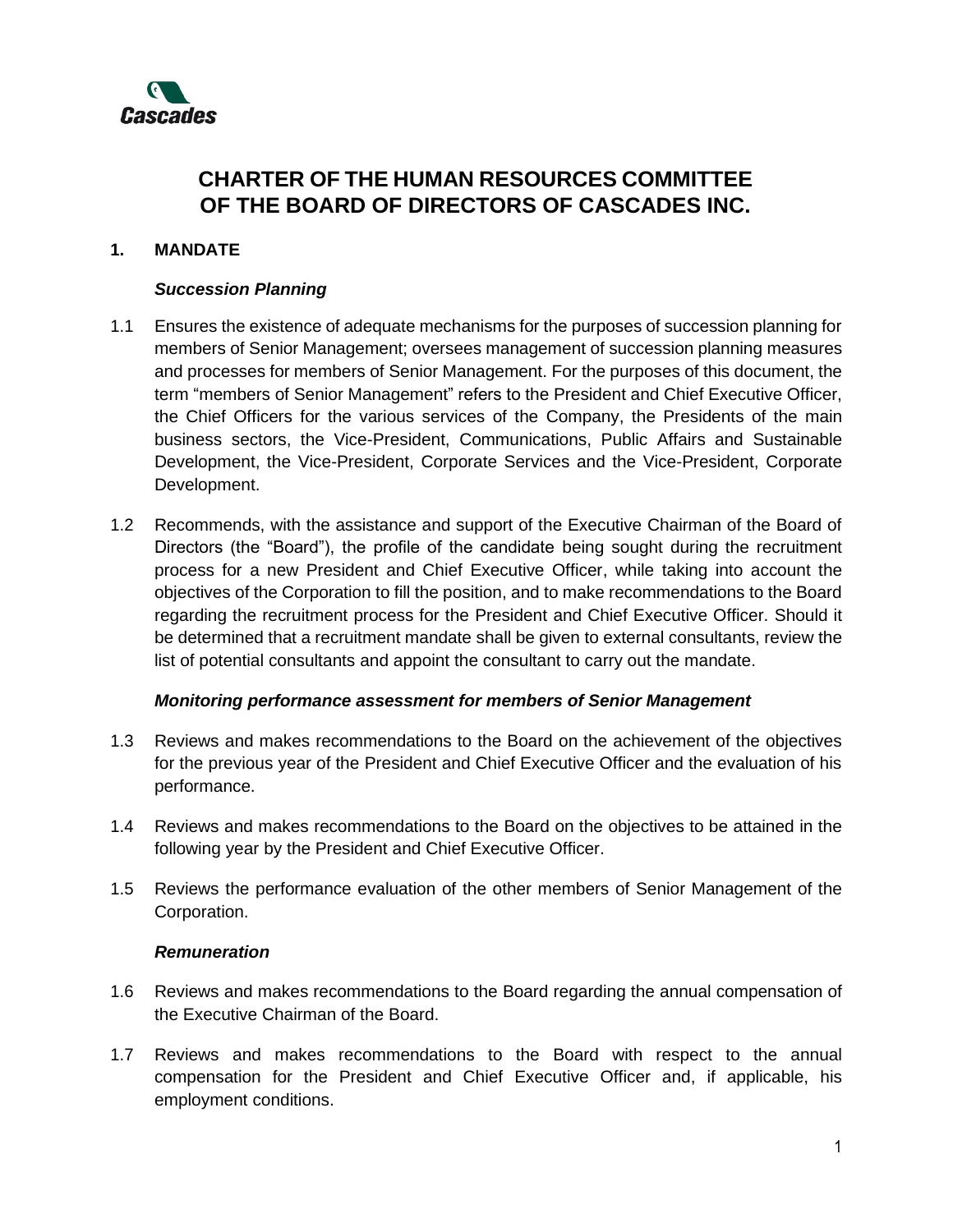- 1.8 Reviews and makes recommendations to the Board with respect to the annual compensation of all other members of Senior Management, after reviewing the recommendations of the President and Chief Executive Officer.
- 1.9 Annually reviews as required, the components of total direct compensation and, if appropriate, makes recommendations to the Board.
- 1.10 Submits recommendations to the Board with regard to new incentive plans, or any other important changes to the Corporation's Short-term Incentive Plan (STIP) or Long-term Incentive Plans (LTIP).
- 1.11 Periodically follows trends and new developments in the retirement sector and makes recommendations to the Board on the Corporation's pension plans and any important changes to be made to them.
- 1.12 Reviews and makes recommendations to the Board for its approval in relation to the persons eligible to receive grants under the LTIP as well as the terms and conditions of these grants, all in accordance with the existing plans.
- 1.13 The Committee, of its own accord, may retain, at the expense of the Corporation, the services of external consultants specialized in compensation who will provide independent advice to the Committee on compensation and benefits programs. The Committee is directly responsible for the appointment, compensation and oversight of the work of any compensation consultant. The Committee shall periodically review the independence of the compensation consultant whose services have been retained and shall pre-approve any services provided to the Corporation by this consultant while ensuring that the mandates granted by the Board for remuneration matters shall represent the majority of the consultant's fees.
- 1.14 Approves, in conjunction with the Governance, Social Responsibility and Nominating Committee, the selection of the Reference Group for comparison purposes of the compensation and benefits of the members of Senior Management.
- 1.15 Discusses the relative positioning of the Corporation in terms of compensation strategy.

#### *General Responsibilities*

- 1.16 Discusses the Corporation's human resources strategy annually.
- 1.17 Annually reviews the extent to which the persons eligible to receive grants under the LTIP meet the minimum share ownership requirements.
- 1.18 Annually reviews the key performance indicators related to human resources, including the state of labor relations.
- 1.19 Annually reviews, if necessary, the data reflected in the Corporation's Social Report.
- 1.20 Reviews certain risks to which the Corporation is exposed with respect to compensation and human resources and oversees the implementation by management of adequate controls to manage these risks.